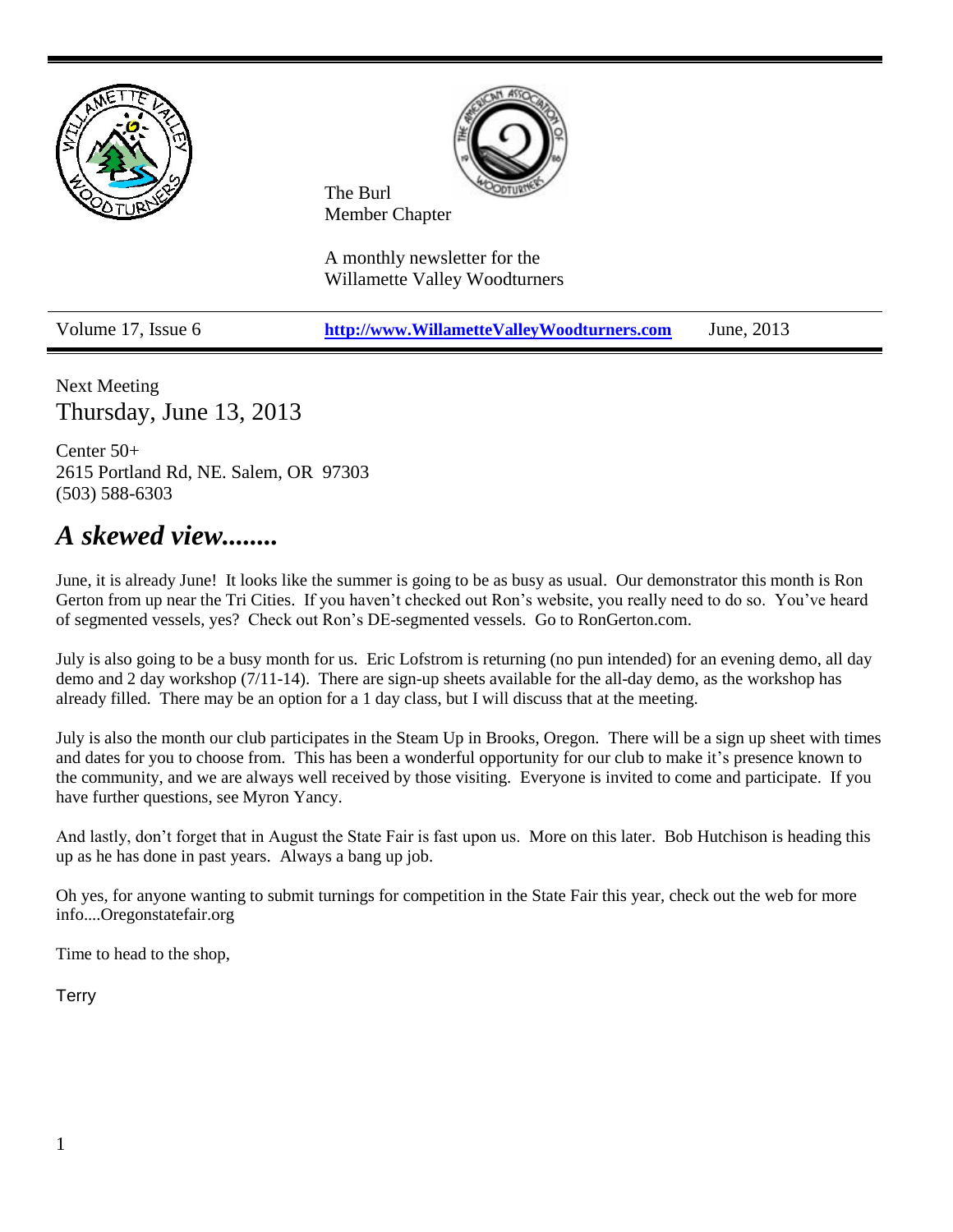# Club Business **Current & Upcoming Events**

**June Demonstrator Ron Gerton: Strobe Light Turning**



### ARTIST STATEMENT ─ RON GERTON

Ron Gerton is a retired mechanical engineer with over 30 years of experience in the nuclear field. He has always enjoyed creating art to keep life in focus. The Art Nouveau style, with its emphasis on natural forms and shapes is his favorite design inspiration. The Bonsai plant, skillfully trained to defy nature and gravity, is a classic example and heavily influences his work. He transforms things that he finds in nature, that are no longer living, into metal for incorporation into his art pieces. These "fossils" now have a permanence that can be enjoyed for generations.

To Ron, nature is the greatest creator of beauty and his challenge is to display it beautifully.Going "green" has long been a major factor in his art. Thrift stores abound with potential art materials. Cast off industrial materials is also a great source. The tens of thousands of small wood pieces from a laser cutting business and puzzle pieces from thrift stores are incorporated into his wood turnings and wall pieces. "Everything is a raw material for something else" is his motto.

## **July Demonstrator Eric Lofstrom: Translucent Bowls**



Eric had been with us in past years and always gives an enjoyable and informative demonstration. In July Eric will be doing an evening demo featuring translucent bowls.

Using only basic bowl turning tools for this demonstration, he will create an ultra-thin-walled bowl using light to gauge its thickness. In addition to reviewing bowl turning techniques, the main focus of this demonstration is to showcase tool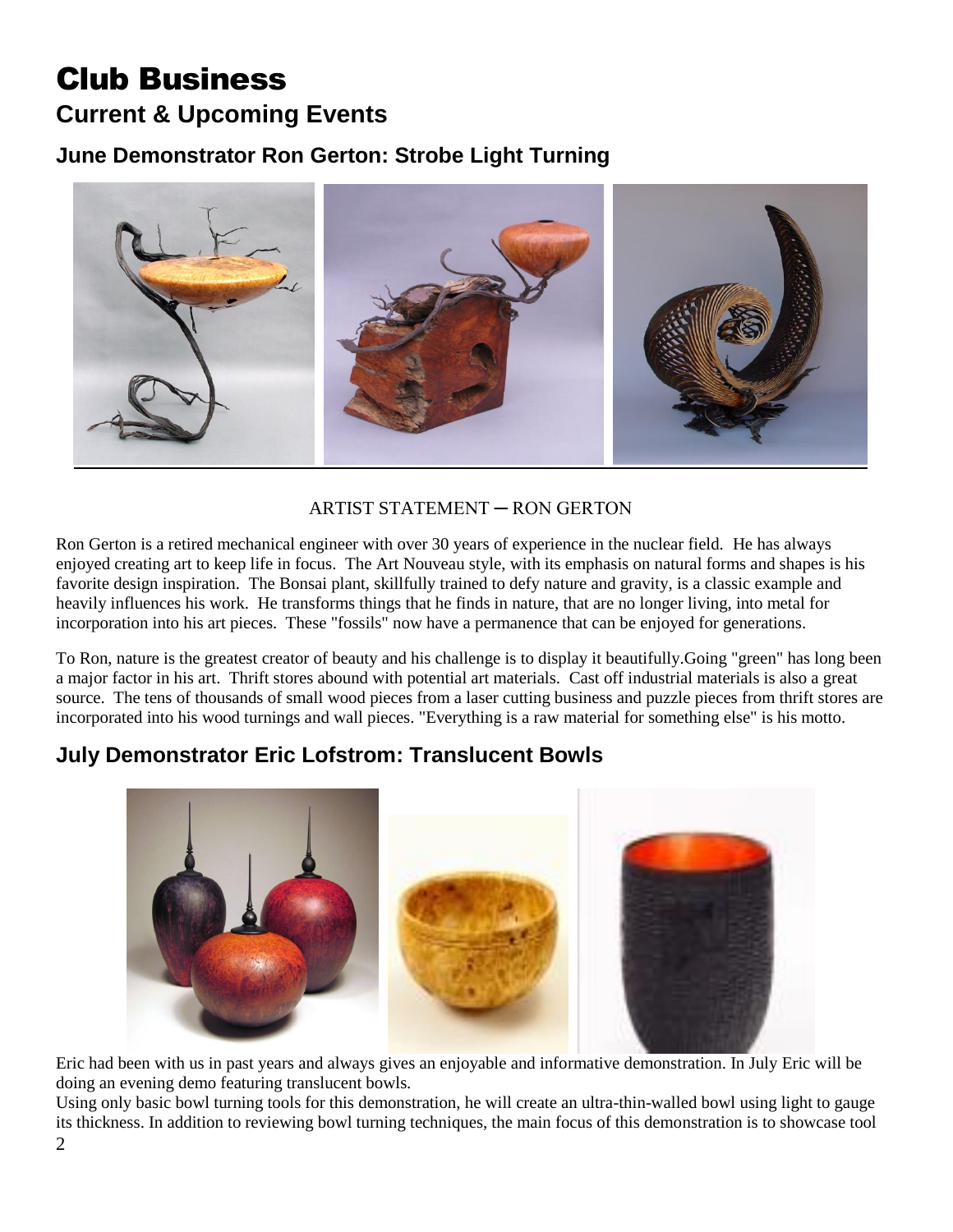control techniques used to finesse bowl forms into glowing works of art. This demonstration will show what basic tools and an understanding of tool control will allow you to do with a piece of wet wood. Once you learn to turn translucentwalled pieces, you'll be able to create a consistent wall of any thicknesses in any of your pieces!

Eric will also be here to put on a 2 day workshop (Saturday/Sunday) and either an all-day demo (Friday) or a one day workshop (Friday), depending on the number of participants (7/11-14). The two day workshop will cost \$210.00 per person. The all-day demo will cost \$25.00 per person, but we need at least 16-20 people to make that happen. The one day workshop, if we can't get enough people for an all-day demo, will run \$105.00. Topics include: Spindle and face grain technique building; Triple axis turning, translucent bowls; Skew skills; end grain bowls and boxes; square winged bowls; Technique building treasures: Spinning tops and eggs using skew, spindle gouge, parting tool and simple embellishing techniques; sharpening skills, Edges to shave with. As you can see there is a wide range of topics to pick from and the classes will be tailored to our likes!!

There is limited space for the workshops, 7 people. Please send an email to Bruce or myself and let us know if you plan to attend. A sign-up sheet will be at the next meeting. First come, first serve.

**Turning Tip:** One quick and easy way to improve the cut quality in a torn grain area is to apply paste wax to the area. Simply wipe a small amount of paste wax (I use Renaissance Microcrystalline Wax) into the stubborn area and take another cut with your freshly sharpened gouge. This can be quite effective as the wax helps to stiffen the fibers slightly, so they can cut cleanly.

### **Freedom Pen Project:**

The Freedom Pens Project is an all-volunteer effort spearheaded by the members of SawMill Creek Woodworkers Forums. It is to provide custom hand crafted pens to American servicemen and women overseas. Everyone is invited to participate in the project, all we need is your time and talent to provide handmade pens for our military stationed in foreign countries who are in harm's way. Every Freedom Pen that is delivered serves as a constant reminder to our troops that they are not alone and have our continued support until each and every one has returned home. The project was started in 2004 and to date, wood turners from all over the US have turned more than 145,000 pens.

## Mentoring Session at Ron Fox's Shop



If you were wondering what a mentoring session is all about and what goes on there take a look at this. On Saturday, May 18 Ron Fox had a mentoring session with Bob Thompson and a non-club member Dan Zachary. The session started at around nine o'clock and ended at 12:30 pm. Ron, being the pen genius he is, clued them in on how to select a blank for the pen. Then he showed them how to drill out the blank, glue a tube into the blank, and turn and finish the blank. Bob, who has previous experience at turning, was able to finish up his pen and take it home. Dan, being new to woodturning and pen turning, has a little more sanding to do on his pen. Ron had a great time teaching and hopefully Bob and Dan had fun learning. Hopefully, Dan is a new vortex inhabitant in the making. Cross your fingers.

Betty Fox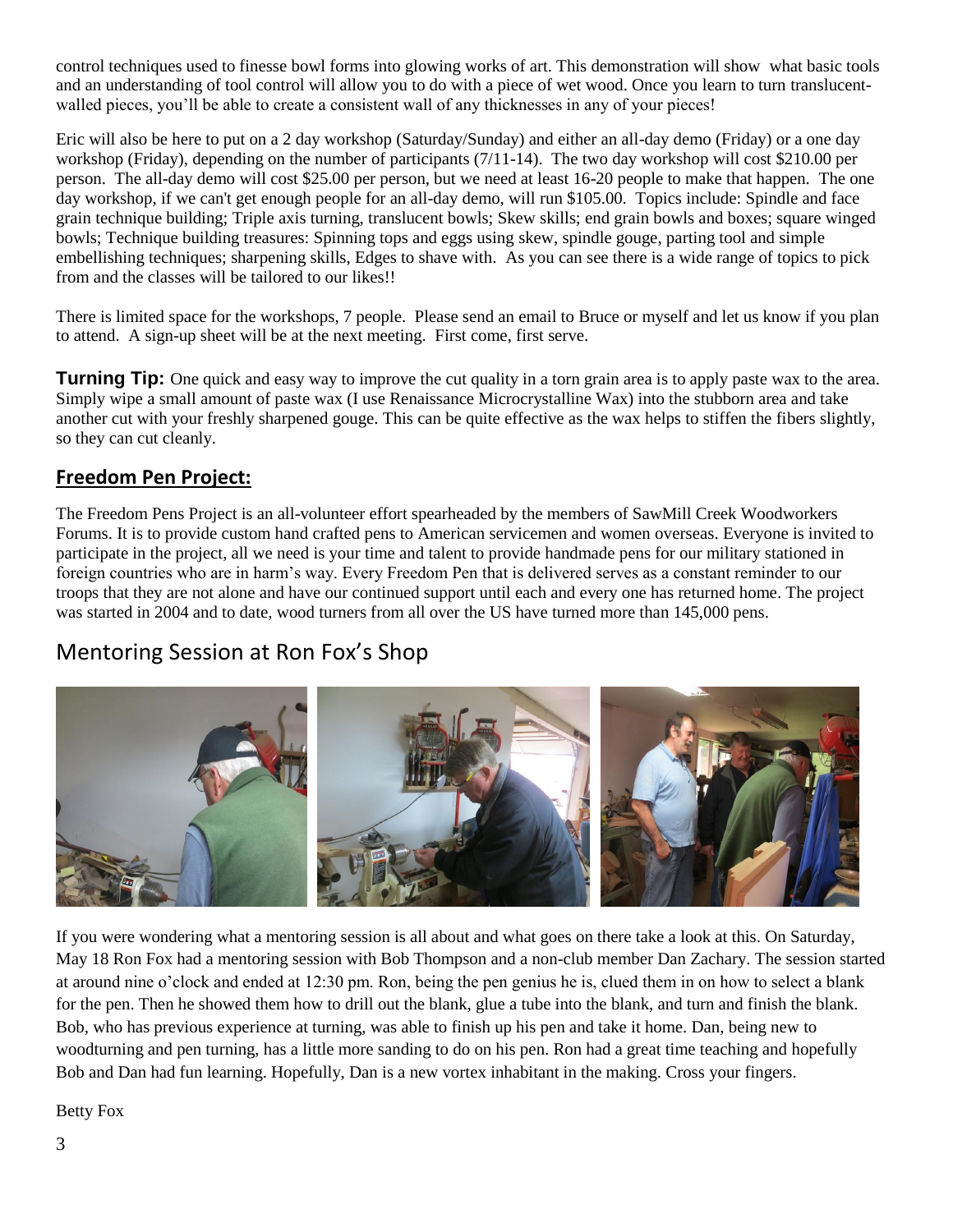# Membership Rewards (sorry, available to club members only)

### *Library*

A friendly reminder to members with books and /or videos checked out from the library. Please return them at this next meeting.

### *Wood Gathering*

Sign-up sheets will be available to indicate your availability to help with wood gathering. Anyone who learns of a tree or log that is available to the club should notify Jerry Lelack (503 510-1577) or Bob Hutchinson (503 508-3279). The intent is to gather wood, process it to usable pieces, store it at the home of Terry Gerros', and then make it available to members. Terry can be reached at 503 580-5013.

-----------------------------------------------------

*From Terry Gerros*:

I am also a distributor for Stick Fast CA glue, Sharpfast Sharpening systems, and the Holdfast vacuum chucking system. If you have an interest in these products, give me a call or send me an email for details.

### *From Don Wadsworth*

I have an almost new Delta Midi lathe with stand for sale. It includes a 4 jaw chuck with extra jaws, two face plates, a live center and a spur center. Asking \$ 350.00 Could you ask the club members to see if anyone is interested? I could deliver.

Don Wadsworth 541-317-8633

### *Supplies*

The club purchases a few supplies in bulk and sells it to members at club cost. We routinely have superglue (\$5), black or brown superglue (\$10) accelerator (\$6) and Anchor Seal (\$10/gal). Recently the club purchased a small supply of half round protractors (\$6) used to measure the angle ground on a tool, and depth gauge (\$5). Bob Quadros will have the resale items still available at the meeting. Please bring the correct change for the items you want.

### **Club Member Discounts**

- From Terry Gerros: Club orders will be going out on **June 17th.** If our order equals or exceeds \$1,000, Craft Supply gives us a 13% discount plus free shipping. If you order from the sales items, you will receive the club discount in addition to the sale discount, making many items available at very attractive prices.
- Club members are registered with Klingspor's Woodworking Shop at [www.woodworkingshop.com](http://www.woodworkingshop.com/) or 800-228-0000, they have your name and will give you a 10% discount.
- Hartville Tool will give club members a 20% discount for the next year and a 15% discount after that: [www.hartvilletool.com](http://www.hartvilletool.com/) or 800-345-2396
- If you show your club card at checkout time to the cashier at Woodcraft in Tigard they will give you a 10% discount (may not apply to some machinery).
- Exotic Wood is offering a discount of 15% off any orders placed at: [www.exoticwoodsusa.com](http://www.exoticwoodsusa.com/) . (This includes sale items and free shipping on orders over \$300). Use promo code ewusaAAW
- Gilmer Wood now offers our club a 10% discount on purchases made there. If you haven't been to Gilmers, it is well worth the trip to Portland, if only to make your mouth water and make you cry if you leave empty handed.
- North Wood Figured Wood can be viewed at North Woods Figured Wood. Here's our website [www.nwfiguredwoods.com](http://www.nwfiguredwoods.com/) . Please take a look! We're happy to offer you our courtesy 15% discount. Anyone from our club can simply type in "WOODTURNERS" at check out to receive the